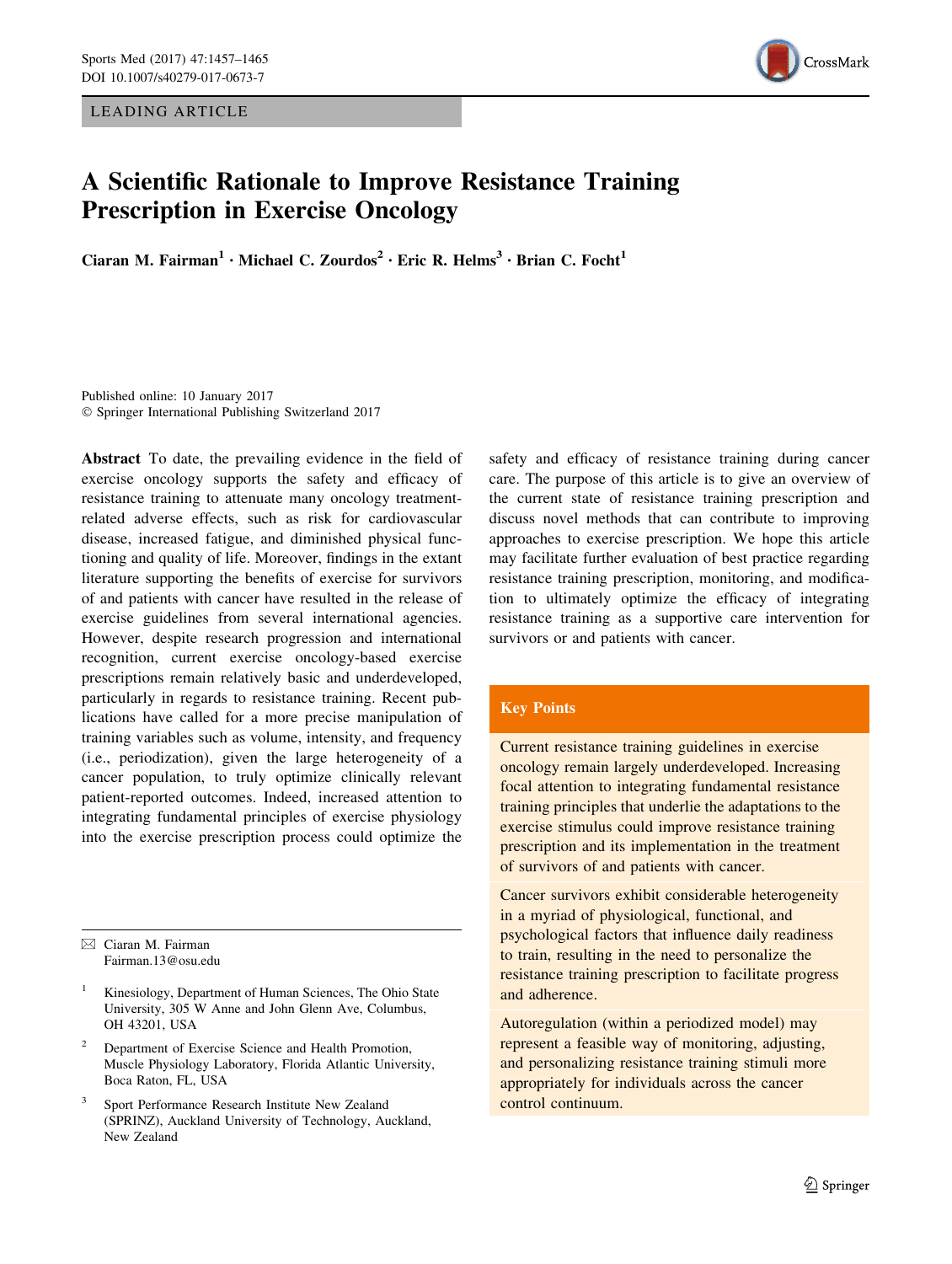## 1 Introduction

Over the past 30 years, exercise oncology research has expanded remarkably. Resistance training is currently utilized in an array of oncology settings (i.e., various cancer sites, stages of cancer, and treatment types as well as pre-, during, and post-treatment settings) [[1–9\]](#page-6-0). Indeed, resistance training has been demonstrated as safe and beneficial for attenuating many treatment-related adverse effects such as increased fatigue and diminished physical functioning and health-related quality of life (HRQoL)  $[1-9]$  $[1-9]$  $[1-9]$ . This has led to several international agencies recommending that exercise be implemented in supportive care approaches across the cancer control care continuum [[3–5\]](#page-6-0).

Nevertheless, despite considerable progress in research and growing recognition of the benefits of exercise in cancer care, current exercise oncology-based exercise prescription remains relatively basic and underdeveloped, particularly in regards to resistance training. Indeed, calls have recently been made for a more precise manipulation of training variables such as volume, intensity, and frequency (i.e., periodization), given the large heterogeneity of a cancer population, to truly optimize clinically relevant patient-reported outcomes [[1](#page-6-0)]. The concept of autoregulation is particularly important in this context. Autoregulation refers to the ability to alter training volume, intensity, and ultimately the magnitude of the stimulus, based upon an individual's daily readiness [[6,](#page-6-0) [7](#page-6-0)]. We posit that the inclusion of autoregulation within a periodization model can improve the exercise prescription, allowing for individualization and application of an appropriate training stressor and increasing the likelihood of maximizing the benefits of resistance training interventions upon clinically relevant outcomes of interest.

Moreover, recent literature has outlined four principles (individualization, specificity, progressive overload, and rest/ recovery) that, if appropriately addressed, may optimize exercise prescription and adaptation implemented within cancer populations [\[1](#page-6-0)]. However, to our knowledge, no data exist that examine a periodized and autoregulated resistance training program within exercise oncology. Therefore, the purpose of this article is to propose how implementation of periodized and autoregulated resistance training programs in exercise oncology can address the four exercise oncology principles to enhance the feasibility and efficacy of integrating resistance training as a key supportive care intervention in the treatment of survivors of and patients with cancer [\[1](#page-6-0)].

## 2 Current Resistance Training Guidelines

The development of position statements from national and international governing bodies of exercise science in the late 2000s is testament to the growth of interest, awareness, and research in exercise oncology. These position statements support the safety and efficacy of resistance training in a cancer population and provide recommendations for prescription [\[5,](#page-6-0) [8](#page-6-0)]. The guidelines for resistance training in an exercise oncology setting (outlined in Table [1\)](#page-2-0) focus on 1–3 days per week of large muscle group strength training at an intensity of 50–80% of one-repetition maximum  $(1RM)$ , for 1–3 sets of 8–12 repetitions [[5,](#page-6-0) [8](#page-6-0)].

Existing evidence clearly demonstrates that this prescription results in meaningful improvements in relevant functional, patient-reported, and fitness outcomes in survivors of and patients with cancer  $[9-15]$  $[9-15]$ . Nevertheless, given the multitude of resistance training variables that can be manipulated to obtain specific training adaptations, it is conceivable that broadly applying a generic prescription to such a diverse population as survivors of and patients with cancer may limit the full therapeutic potential of resistance training in the cancer rehabilitation setting. Indeed, the Australian Association for Exercise and Sport Science (now known as Exercise and Sports Science Australia [ESSA]) and the American College of Sports Medicine (ACSM) have both highlighted the critical need for future research to push the boundaries of exercise prescription to better understand what constitutes optimal dose and frequency duration of exercise and how individual characteristics can influence these [\[5](#page-6-0), [8](#page-6-0)]. Moreover, recent publications have called for a more precise manipulation of training variables such as volume, intensity, and frequency (i.e., periodization), given the large heterogeneity of a cancer population, to truly optimize clinically relevant patient-reported outcomes [[1](#page-6-0), [16](#page-7-0)].

## 3 Periodization and Autoregulation

Periodization of training has evolved over decades of sport and exercise science research. Historically, periodization has been conceptualized as incorporating two main concepts:

- 1. The division of an annual training plan into smaller training phases, making it easier to plan, monitor, and adjust a training plan in an effort to optimize key outcomes.
- 2. Periodization structures training phases to focus on specific physiological characteristics to develop the highest possible levels of strength, hypertrophy, and endurance, among others [[17\]](#page-7-0). Varying the focus of training also serves to reduce training monotony and strain, which is important as these are associated with illness, reduced performance, and injury [[18–20\]](#page-7-0).

Essentially, the manipulation of training variables such as volume, intensity, and frequency (i.e., periodization) is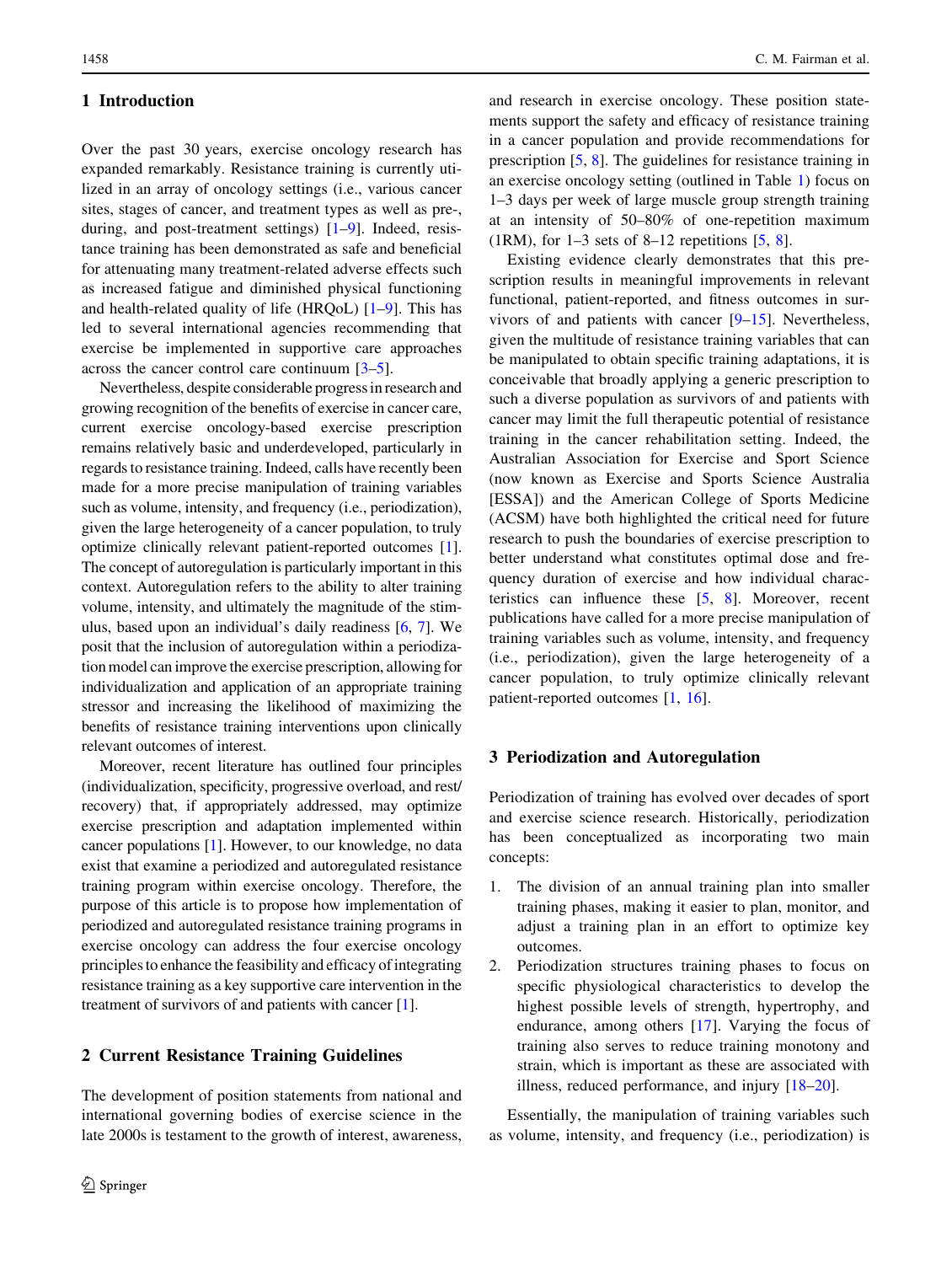| Governing body                                                   | Recommendation                                                  |                           |                                     |
|------------------------------------------------------------------|-----------------------------------------------------------------|---------------------------|-------------------------------------|
|                                                                  | Frequency                                                       | Intensity                 | Time                                |
| Exercise and Sports Science Australia<br>Resistance Training [5] | 1–3 times per week, with minimum 1 rest day<br>between sessions | 50–80% 1RM or<br>$6-12RM$ | $1-4$ sets, $6-10$<br>exercises     |
| American College of Sports Medicine<br>Resistance Training [8]   | $2-3$ days per week                                             | $60 - 70\%$ 1RM           | $1-3$ sets of $8-12$<br>repetitions |

<span id="page-2-0"></span>Table 1 Recommendations of governing bodies for resistance exercise prescription in the cancer population

RM repetition maximum

an attempt to systematically structure training through phases to optimize physiological and psychological training adaptations.

Periodization has shown superior results for muscle performance (i.e., strength, hypertrophy, and endurance) in both general and athletic populations compared with nonperiodized training (i.e., no manipulation of exercise variables) [\[21–23](#page-7-0)]. Periodization also encompasses various forms, including linear (LP), and non-linear (NLP) models. LP typically incorporates a gradual decline in volume and increase across each mesocycle (i.e., variables are changed every 4–6 weeks) [\[24,](#page-7-0) [25\]](#page-7-0). Conversely, NLP is characterized by more frequent alterations in intensity and volume (i.e., variables are changed daily or weekly) [\[46](#page-7-0)].

Unfortunately, despite the clear benefit of periodization, data examining this concept in clinical populations are scarce. However, Sasso et al. [[1\]](#page-6-0) recently described the possible benefits of implementing NLP for aerobic exercise rather than LP to optimize physiological and psychosocial adaptations in a cancer population. We believe this represents an important advance in the exercise prescription process targeting cancer populations. It also provides a foundation to propose that this approach may also be appropriate for resistance training in survivors of and patients with cancer. Indeed, resistance training periodization may serve to not only optimize strength and function but also prevent the onset of overtraining in a population where day-to-day fatigue is of heightened concern [[26–28\]](#page-7-0). Despite the potential benefits of NLP in a cancer population, limitations remain because specific training days are pre-planned and thus may not appropriately account for fluctuations in daily physical and psychological readiness.

### 4 A Rationale for Autoregulation

Considerable heterogeneity exists in the cancer population (i.e., various demographics, medical history, cancer type, and treatment type, dose, duration), all of which may affect daily capacity, readiness, and motivation to train [[1](#page-6-0), [3](#page-6-0), [29](#page-7-0)].

Cancer treatment is associated with a myriad of physiological and psychological side effects, many of which exhibit a 'roller coaster' effect, fluctuating in magnitude and severity throughout the course of treatment and survivorship phases [[26–28\]](#page-7-0). Disruption of sleep quality/activity patterns is a common occurrence during chemotherapy, with the greatest disturbances seen in the first week after each infusion [[30](#page-7-0), [31\]](#page-7-0). Findings from additional studies suggest similar patterns are observed for fatigue and depression, with symptoms being the highest in the days following infusion and subsequently subsiding prior to the next infusion [\[26–28](#page-7-0), [31–33\]](#page-7-0). Moreover, there is also evidence documenting variability in the incidence and magnitude of nausea in response to chemotherapy [[34–36](#page-7-0)]. This, coupled with unfavorable musculoskeletal and cardiorespiratory changes, such as loss of muscle mass during androgen-deprivation therapy in prostate cancer [[37](#page-7-0)], chemotherapy-induced peripheral neuropathy in breast cancer [[38](#page-7-0), [39\]](#page-7-0), or reduced pulmonary function and exercise capacity in lung cancer [[40](#page-7-0), [41](#page-7-0)], emphasizes the highly individual response to cancer treatment. These fluctuations in physiological and psychosocial symptoms throughout the cancer continuum can greatly influence an individual's readiness to train on a given day. Collectively, these findings underscore the critical need for individual exercise prescription that can be modified in response to these fluctuations and provide an appropriate training stimulus.

In light of the emerging evidence supporting the utility of autoregulation  $[42]$  $[42]$ , it is reasonable to propose that an autoregulated approach within an NLP program may warrant consideration in exercise oncology. Such an approach can allow for flexibility in the daily selection of set and repetition schemes and training load based upon fluctuations in patients' daily readiness to train, while coping with both the disease and treatment-related side effects [[6,](#page-6-0) [7](#page-6-0)].

In a recent review, Sasso et al. [[1\]](#page-6-0) outlined four core principles of exercise prescription that should be considered when designing programs:

- 1. Individualization
- 2. Specificity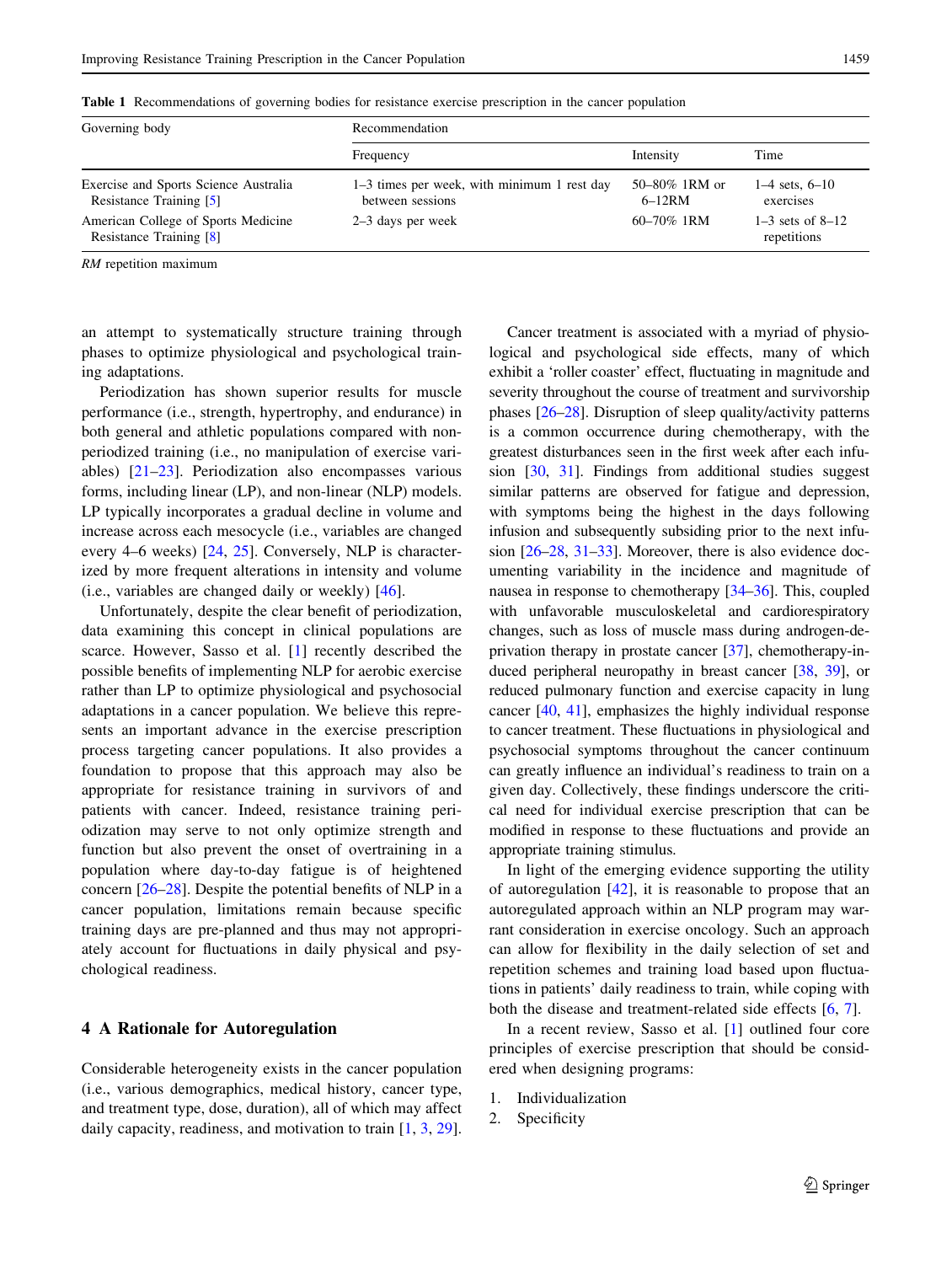3. Progressive overload

#### 4. Rest/recovery.

Furthermore, Sasso et al. [[1\]](#page-6-0) proposed the use of periodized aerobic programs for exercise oncology to enhance physical adaptations while coinciding with the outlined principles. Again, we propose this represents an important advance in contemporary exercise prescription approaches (Table [1](#page-2-0)), which could have meaningful implications for the implementation of resistance training as a supportive care intervention in cancer treatment.

Additionally, Table [1](#page-2-0) provides ESSA/ACSM guidelines for resistance training in the cancer population that, similar to the aerobic exercise recommendations, likely do not adequately meet the principle of individualization, which consequently could diminish compliance with the other three principles. Specifically, since resistance training guidelines are currently confined to a small intensity range  $(50-80\% \text{ of } 1 \text{RM})$ , repetition range  $(8-12)$ , and number of sets (1–3), there is little flexibility to alter volume and intensity over time, which undermines the ability to apply progressive overload and individualization [\[8](#page-6-0)]. The use of generic guidelines may severely limit individualization and the opportunity for the exercise professional and patient to alter an exercise session based upon rest and recovery. Conversely, implementing periodized training in conjunction with an autoregulated daily loading strategy would allow resistance training in an exercise oncology setting to address the four key training principles outlined by Sasso et al. [\[1](#page-6-0)].

To coincide with the four principles of exercise oncology exercise prescription, we propose the utilization of an NLP model for resistance training in patients with cancer. More specifically, NLP has two subtypes: weekly undulating periodization (WUP) and daily undulating periodization (DUP). A WUP design specifies altering the number of repetitions and training focus each week, whereas a DUP configuration signifies changing the number of repetitions and intensity (percentage of 1RM) each day or training session (Table 2). The existing body of evidence demonstrates not only that NLP is superior to LP for skeletal muscle performance [\[43](#page-7-0), [44](#page-7-0)] but also that DUP induces robust strength changes [\[45](#page-7-0), [46](#page-7-0)], greater than those with LP in trained individuals [[47–50\]](#page-8-0) and similar

adaptations for various periodization models in untrained individuals [[51\]](#page-8-0). Furthermore, a recent meta-analysis compared LP with NLP across a range of untrained and trained populations and reported similar benefits for both periodization models for bench press and squat 1RM  $(p = 0.37$  and  $p = 0.72$ , respectively). However, a trend towards NLP being more beneficial for leg press 1RM  $(p = 0.07)$ , which is arguably an exercise more commonly used in clinical settings, was also noted [\[25](#page-7-0)]. Therefore, based upon the totality of results and ability to satisfy the exercise oncology training principles, we recommend that patients with cancer adopt a DUP design for resistance training.

When examining the four described exercise oncology training principles, DUP is particularly strong at addressing the concepts of specificity and progressive overload compared with other periodized configurations. An LP model lacks specificity due to spending an entire mesocycle without manipulating training variables (i.e., 12 repetitions at 60% 1RM for 4 weeks), which may lead to diminished neuromuscular efficiency with heavier loads [[56\]](#page-8-0). However, a DUP model may prescribe 60, 70, and 80% 1RM sessions within the same week, precluding a long discontinuation of any specific repetition range and thus coinciding with the principle of specificity while staying adherent to a periodized program structure. Additionally, more robust strength adaptations in DUP than in LP will lead to a greater ability to increase volume over time to comply with the principles of progressive overload. Despite an undulating model of periodization fulfilling two of the established exercise oncology principles, a further two remain unaddressed if training days are pre-planned and load progression is fixed. Thus, implementing autoregulation within the periodized model is warranted to satisfy the individualization and rest/recovery principles.

## 5 Practical Application

Autoregulation is not a stand-alone model of periodization or training theory; rather it may be applied within a periodized model [[45,](#page-7-0) [46\]](#page-7-0) in three ways: to adjust intra-training load [\[45](#page-7-0)], to progress load from week to week [\[42](#page-7-0), [46](#page-7-0), [52](#page-8-0)],

Table 2 Examples of daily undulating periodization and linear periodization mesocycles<sup>a</sup>

| Linear periodization           | Weeks $1-3$             | Weeks 4–6                       | Weeks 7–9                       |
|--------------------------------|-------------------------|---------------------------------|---------------------------------|
|                                | $3 \times 10$ (75% 1RM) | $3 \times 8 (80\% \text{ 1RM})$ | $4 \times 6$ (85% 1RM)          |
| Daily undulating periodization | Monday                  | Wednesday                       | Friday                          |
|                                | $3 \times 10$ (75% 1RM) | $3 \times 8 (80\% \text{ 1RM})$ | $4 \times 6 (85\% \text{ 1RM})$ |

RM repetition maximum

<sup>a</sup> In the absence of fractional plates, the percentage change is rounded to the nearest 2.5-kg or 5-lb increment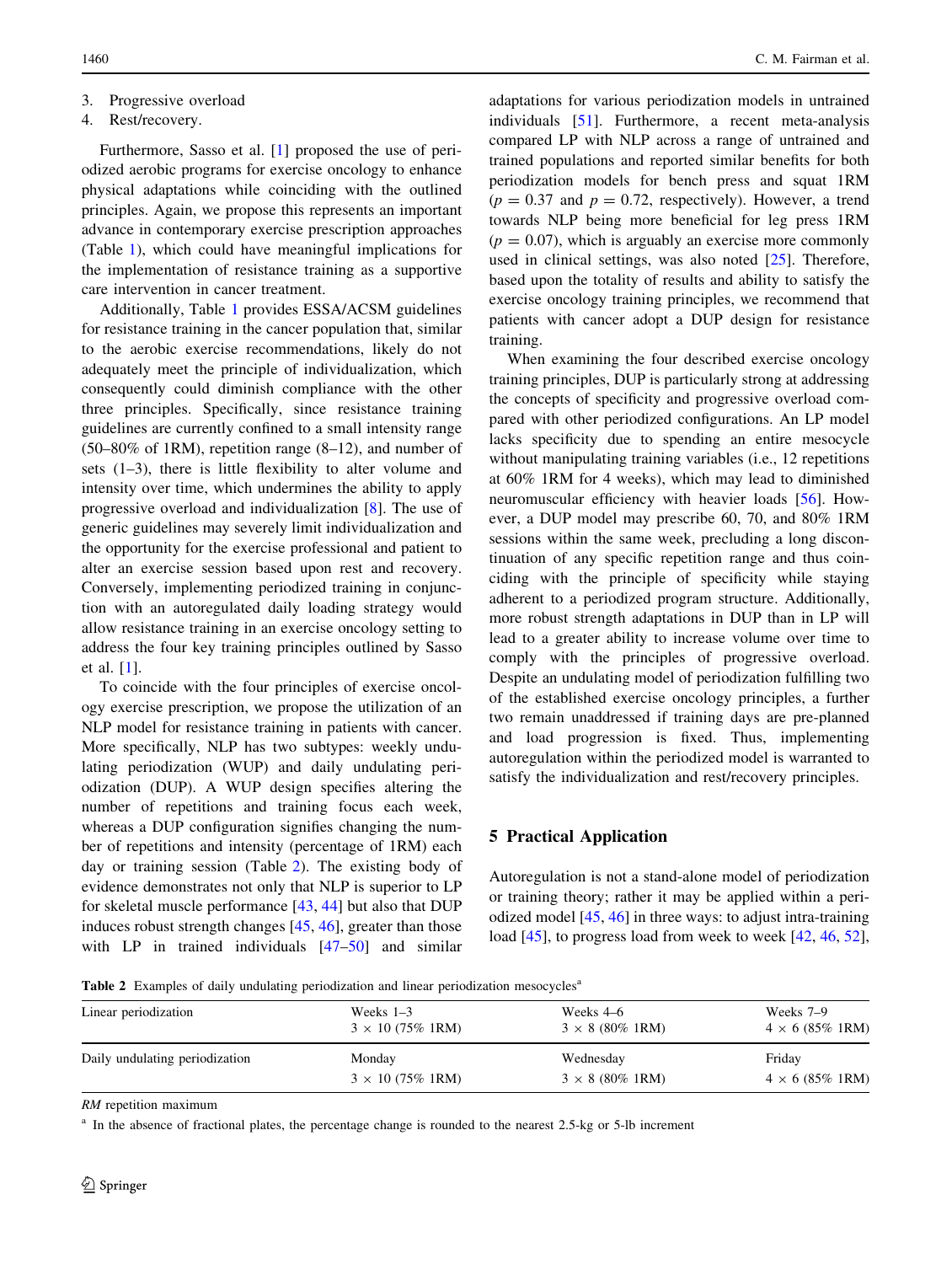or to select a daily set and repetition scheme prior to the commencement of exercise [\[53](#page-8-0)]. Implementation of one or more of these autoregulation strategies will allow compliance with the principles of individualization and rest/ recovery.

Moreover, it is well-established that the response of a patient with cancer to training must be monitored to ensure appropriate prescription  $\begin{bmatrix} 1 \\ 3 \end{bmatrix}$  $\begin{bmatrix} 1 \\ 3 \end{bmatrix}$  $\begin{bmatrix} 1 \\ 3 \end{bmatrix}$ . Therefore, monitoring progress will allow for daily load variations based upon individual differences in response to training such as accelerated or attenuated progress. Specifically, the resistance training-specific ratings of perceived exertion (RPE) scale has been demonstrated to be an effective strategy to gauge effort during a session and adjust training load [\[52](#page-8-0)]. The recently published RPE scale measures repetitions in reserve (RIR) in that during or upon completion of a set the patient records an RPE, which corresponds to an RIR as follows:  $10RPE = 0RIR$ ,  $9RPE = 1RIR$ ,  $8RPE = 2RIR$ , and so forth. In other words, utilization of the RPE scale would allow a patient to estimate the amount of additional repetitions remaining at a given load until failure. It should be noted that, although this scale has been validated in both experienced and novice trainees [\[52](#page-8-0)], its application in a clinical setting has not yet been evaluated. Nevertheless, the RIR-based RPE scale has potential as a practical method to regulate daily training load that warrants consideration for implementation in resistance training programs targeting survivors of and patients with cancer.

For example, in a DUP training model, a specific training day may program 5 sets of 5 repetitions at a specific load; however, if the patient records a 10RPE/RIR on the first set, then the load can be lowered to ensure completion of the programmed training volume. Furthermore, an RPE range can be set for each session to target a specific physiological stress per set; for example, a training session may have a goal of the patient recording a 5–6RPE upon completion of each set. Additionally, objective load adjustments can be made using the RPE scale based upon the RPE goal. For example, using the goal of a 5–6RPE, if a 7RPE is recorded, a 3–5% load decrease will occur, with a 6–8% decrease occurring for a recorded RPE of 9 (Table 3). With this strategy, each patient can ensure the appropriate physiological stress is applied by complying with the individualization principle. It should be noted that, in the absence of fractional plates, practitioners and patients can round the percentage change to the nearest 2.5 kg or 5-lb increment when adjusting load based upon RPE. Moreover, since it is unlikely that a true 1RM will be performed in an exercise oncology setting, this RIR-based RPE scale allows patients to regulate intensity without performing a 1RM. However, it is suggested that patients be familiarized with the RPE scale because novice users do Table 3 Theoretical framework for autoregulation using target rating of perceived exertion for sessions

| Repetitions |
|-------------|
|             |

| Warm-up                                    |                       |
|--------------------------------------------|-----------------------|
| Set 1 at established working weight        |                       |
| Set 2 adjusted for RPE                     |                       |
| RPE response to established working weight | Percentage adjustment |
| $9 - 10$                                   | $-6$ to $8\%$         |
| $7 - 8$                                    | $-3$ to 5%            |
| $5 - 6$                                    | No adjustment         |
| $3 - 5$                                    | $+3$ to 5%            |
| $1 - 2$                                    | $+6$ to 8%            |

RPE rating of perceived exertion

have a learning curve before accurate RPEs can be ensured [\[52](#page-8-0)].

Furthermore, since considerable variability exists in the rate of response and adaptation to a training stimulus in a healthy population [\[54](#page-8-0)], it is plausible to suggest that the heterogeneity in training adaptation may be even larger among survivors of and patients with cancer at various stages of disease and treatment progression. In this case, pre-planned progression from week to week could lead to the incidence of failed repetitions, which in turn would alter the desired training volume. To avoid inappropriate progression, weekly load advancement could be implemented by monitoring RPE and adjusting the subsequent load accordingly (i.e., a low RPE for a set/session may warrant a larger increase in load for a subsequent session). Additionally, autoregulatory progressive resistance exercise (APRE) has been shown to yield superior strength adaptations than planned arbitrary progression [[42\]](#page-7-0). To utilize APRE, a patient would perform one of the previous week's sets (typically the last set of the last day) to failure, and the performance (number of repetitions) would dictate progression; the more repetitions performed, the greater the load increase (Table [4](#page-5-0)).

Furthermore, it is well-established that sleep disruption, fatigue, and depressive symptoms are at their highest in the days following chemotherapy infusion, with daily fluctuations, and gradually subsiding prior to the subsequent infusion [\[26–28](#page-7-0)]. Accordingly, daily readiness to exercise, from both a physical capacity and a motivation perspective, can be significantly affected. These are important considerations since, in the absence of autoregulation, there is rigidity in pre-planned set, repetition, and intensity schemes for a particular day. For example, if a patient has the following weekly DUP setup (Monday 15 repetitions at a 1–4RPE, Wednesday 10 repetitions at 5–7RPE, and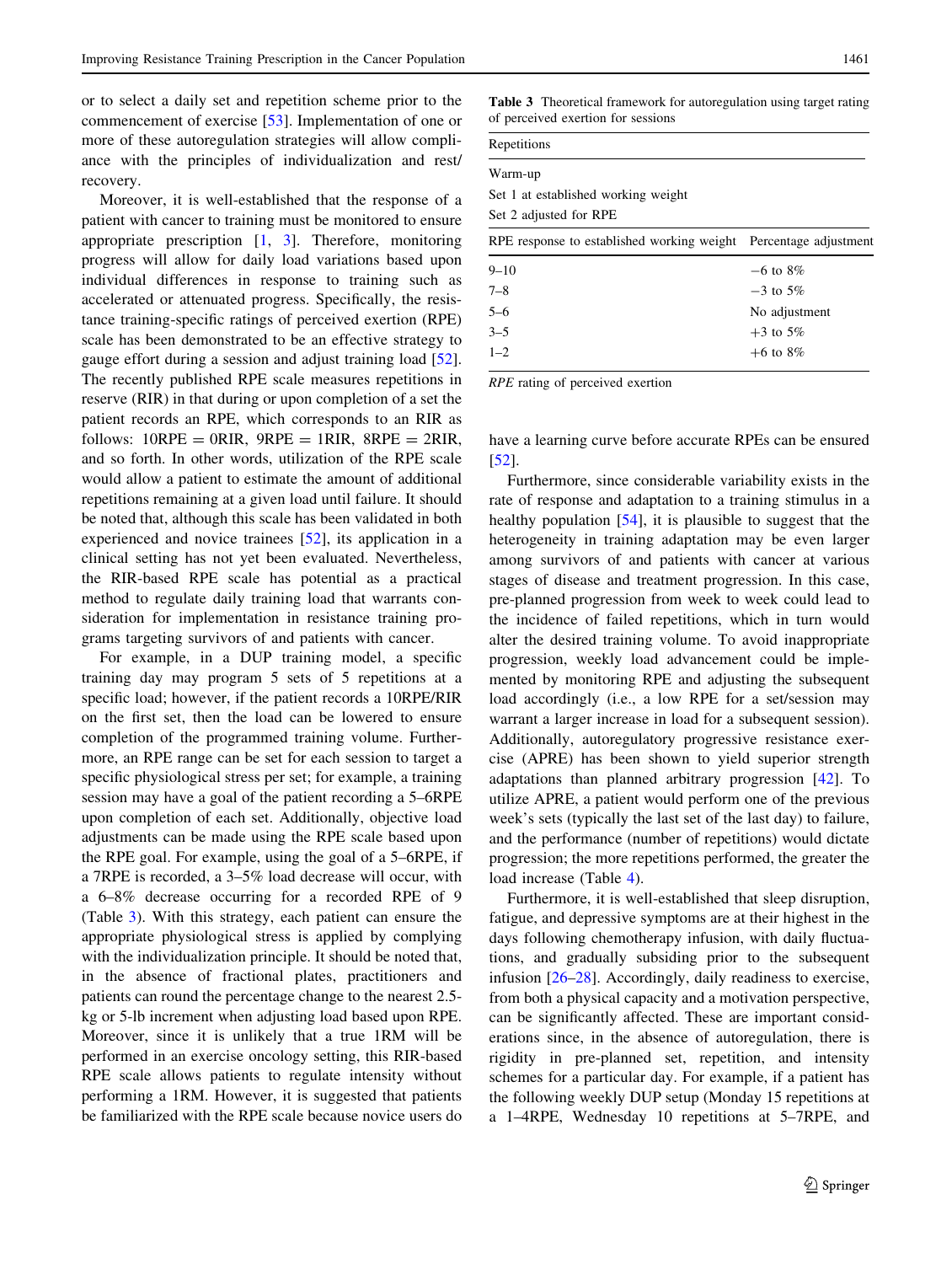| Score          | Recovery status                      | Expected effects on performance | RPE goal from recovery |
|----------------|--------------------------------------|---------------------------------|------------------------|
| 10             | Very well recovered/highly energetic | Expect improved performance     | $7 - 9$                |
| 9              |                                      |                                 |                        |
| 8              | Well recovered/somewhat energetic    |                                 |                        |
| 7              |                                      | Expect similar performance      | $5 - 7$                |
| 6              | Moderately recovered                 |                                 |                        |
| 5              | Adequately recovered                 |                                 |                        |
| 4              | Somewhat recovered                   |                                 |                        |
| 3              |                                      | Expect reduced performance      | $1 - 4$                |
| 2              | Not well recovered/somewhat tired    |                                 |                        |
| 1              |                                      |                                 |                        |
| $\overline{0}$ | Very poorly recovered                |                                 |                        |
|                |                                      |                                 |                        |

<span id="page-5-0"></span>Table 4 Perceived recovery status scale with target rating of perceived exertion. Adapted from Laurent et al. [\[61\]](#page-8-0) with permission

RPE rating of perceived exertion

Table 5 Potential strategies for implementation of autoregulation within a periodized program

| Intra session                                                                                    | Weekly adjustment                                                                                                                             | Daily load selection                                                                                                       |
|--------------------------------------------------------------------------------------------------|-----------------------------------------------------------------------------------------------------------------------------------------------|----------------------------------------------------------------------------------------------------------------------------|
| The use of RPE/RIR from a set of<br>repetitions to modify the load for<br>subsequent sets        | The use of RPE from a given session to modify the<br>load in subsequent sessions                                                              | Use of perceived recovery status to determine<br>an RPE goal for a given session                                           |
| Target RPE/RIR 5–6. An RPE of 7<br>would result in decreasing load for<br>subsequent set $3-5\%$ | Target session 10 reps at 5–7RPE. A recording of<br>4–5RPE for session would result in a $3-5\%$ increase<br>in load for a subsequent session | Target session RPE 5–7. A perceived recovery<br>score of 2 would result in an adjustment of<br>target session RPE to $1-4$ |

RIR repetitions in reserve, RPE rating of perceived exertion

Friday 5 repetitions at 7–9RPE), there is high probability that fatigue will mean a patient may not be ready for a lower-repetition higher-intensity session, which would violate the rest/recovery principle of exercise oncology training. Indeed, a recent investigation has shown the order of training session intensity within a week is important to manage fatigue and, when the principle of rest/recovery is violated within a DUP setup, performance outcomes are diminished [[46\]](#page-7-0). Table 5 summarizes potential means for autoregulation to be implemented within a periodized design. Furthermore, it is imperative to state that the three methods of autoregulation are not mutually exclusive. For example, flexible NLP can be used to select a daily repetition and intensity zone and subsequently RPE can be used to alter load during the session.

It must also be noted that the proposed strategies can be implemented safely as supervised resistance training has been shown to reduce the risk of injury [\[55](#page-8-0)], and increased variation of loading schemes (i.e., periodization) can aid in avoiding staleness and plateaus in training [[56](#page-8-0)]. Additionally, autoregulation strategies (i.e., flexible DUP) have increased training compliance compared with an inflexible weekly training order [\[57\]](#page-8-0). Moreover, it seems likely that even greater individualization of training programs, including autoregulated load assignment and specific exercise selection, will only be of further benefit to prevent injury and increase adherence in a clinical population. The benefits of resistance training in a cancer population extend beyond improved physical function and quality of life. Recent research has demonstrated that physical activity and, indeed, resistance training is associated with a reduction in cancer recurrence and in cancer-related and all-cause mortality [[2,](#page-6-0) [58–60](#page-8-0)], highlighting the importance of maintaining an active lifestyle throughout survivorship. Thus, autoregulation strategies that facilitate participation in and adherence to physical activity may confer long-term benefits of overall and disease-free survival.

However, the following limitations do exist, and thus precautions must be taken when implementing the proposed strategies. First, the ability to accurately use RPE to assign intra-session training load improves with training and RPE scale-specific experience [[53\]](#page-8-0), thus patients should spend time recording RIR-based RPE before implementation. Second, if using the proposed APRE strategy, patients are cautioned to carefully evaluate daily fatigue levels as the previous week's performance may not be indicative of daily readiness. Third, since many of the proposed strategies are likely new to clinicians and patients, it is advisable to implement one strategy at a time to allow for adequate time and experience to promote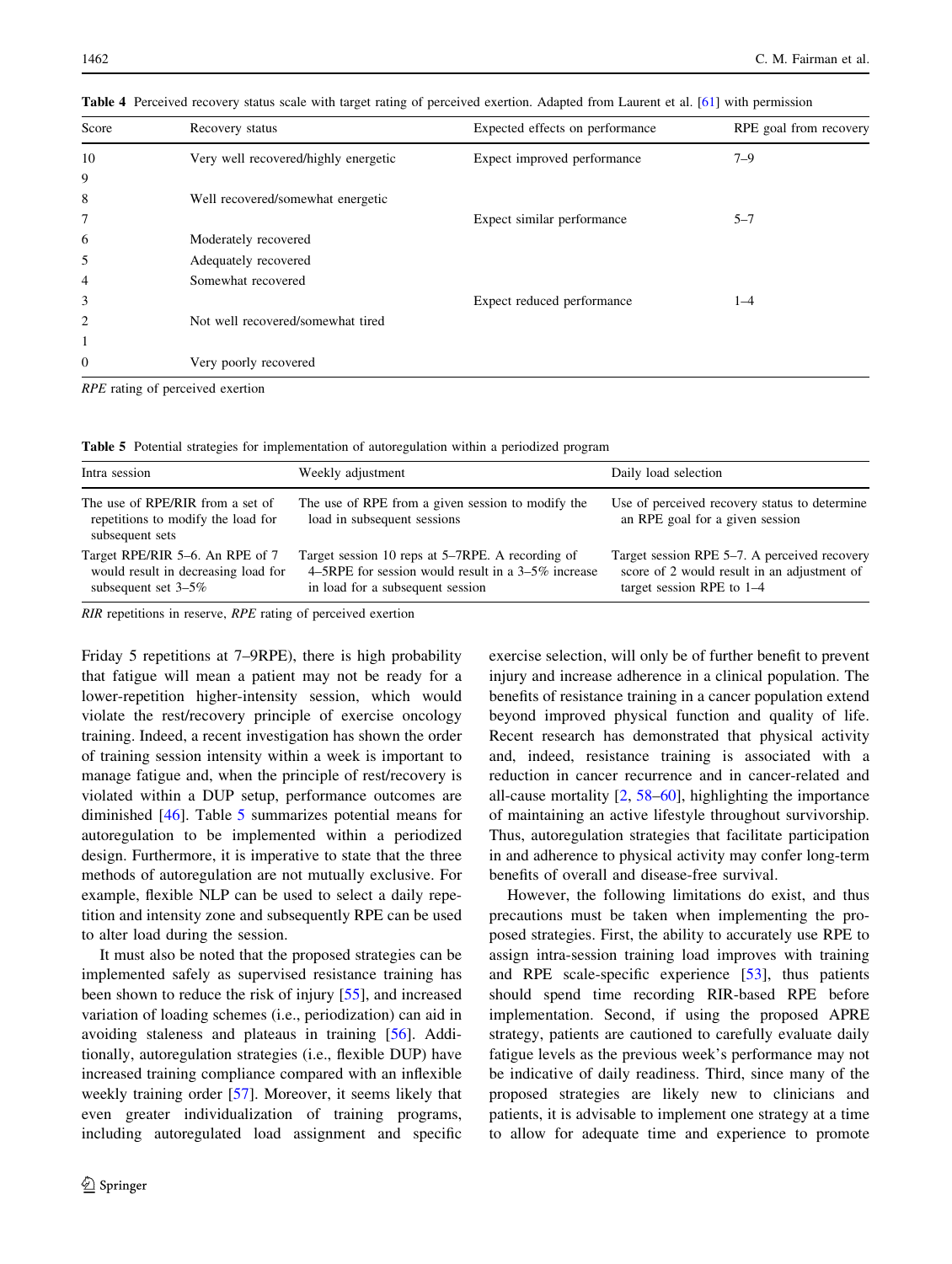<span id="page-6-0"></span>adaptation and mastery of the approach. For example, periodization may be applied first for one mesocycle followed by RPE to assign training load for another mesocycle, and subsequently incorporating a flexible NLP strategy as well. Finally, we recommend that exercise oncology patients be supervised when beginning a resistance training program to aid in implementing the training techniques and principles appropriately, thereby facilitating the likelihood of safety, feasibility, and efficacy of the intervention.

# 6 Conclusions

The overarching purpose of the present article was to propose how implementation of periodized and autoregulated resistance training programs in exercise oncology can address the four exercise oncology principles that may enhance the utility of implementing resistance training as a supportive care intervention in the treatment of survivors of and patients with cancer. While the current guidelines provide some progress in HRQoL for patients with cancer, we suggest they can be further developed, with specific attention to the quality of exercise prescription and modification.

A substantial body of literature has demonstrated periodization and autoregulated resistance training models to be effective in healthy populations. We believe applying these strategies shows considerable promise for enhancing the potential benefits of resistance training for survivors of and patients with cancer beyond the current standard recommendations. This is due in part to the ability of an integrated periodization and autoregulation strategy to personalize the prescription and promote successful integration, adoption, and adherence with the four exercise oncology prescription principles of individualization, specificity, progressive overload, and rest/recovery. Consequently, we make the following recommendations for future research to ensure continued progress and improvement of resistance training prescription in exercise oncology:

- The RIR-based RPE scale should be investigated for validity in determining and monitoring resistance exercise intensity in a cancer population.
- Examinations of autoregulation within a periodization model compared with 'traditional' prescription approaches are warranted. It is critical that future inquiries systematically examine the safety, feasibility, and efficacy of implementing resistance training interventions incorporating these periodization and autoregulation principles within individuals across the cancer control continuum.
- Various exercise prescription strategies should be investigated in an attempt to discern the most appropriate form of monitoring, adjusting, and progressing resistance training in this population.
- It is also important to systematically compare the effects of an intervention using autoregulation within a periodized program with those of programs implementing fixed progression on key training adaptations and physiological and psychological outcomes.

We hope this article may facilitate further evaluation of the best practices regarding resistance training prescription, monitoring, and modification to ultimately optimize the efficacy of resistance training as a supportive care intervention for survivors of and patients with cancer.

#### Compliance with Ethical Standards

Funding No sources of funding were used to assist in the preparation of this article.

Conflicts of interest Ciaran Fairman, Michael Zourdos, Eric Helms, and Brian Focht have no conflicts of interest relevant to the content of this article.

## References

- 1. Sasso JP, Eves ND, Christensen JF, et al. A framework for prescription in exercise-oncology research. J Cachexia Sarcopenia Muscle. 2015;6(2):115–24. doi[:10.1002/jcsm.12042](http://dx.doi.org/10.1002/jcsm.12042).
- 2. Hardee JP, Porter RR, Sui X, et al. The effect of resistance exercise on all-cause mortality in cancer survivors. Mayo Clin Proc. 2014;89(8):1108–15. doi[:10.1016/j.mayocp.2014.03.018.](http://dx.doi.org/10.1016/j.mayocp.2014.03.018)
- 3. Schmitz KH, Courneya KS, Matthews C, et al. American College of Sports Medicine roundtable on exercise guidelines for cancer survivors. Med Sci Sports Exerc. 2010;42(7):1409–26. doi:[10.](http://dx.doi.org/10.1249/MSS.0b013e3181e0c112) [1249/MSS.0b013e3181e0c112](http://dx.doi.org/10.1249/MSS.0b013e3181e0c112).
- 4. Campbell A, Stevinson C, Crank H. The BASES Expert Statement on exercise and cancer survivorship. J Sports Sci. 2012;30(9):949–52. doi[:10.1080/02640414.2012.671953.](http://dx.doi.org/10.1080/02640414.2012.671953)
- 5. Hayes SC, Spence RR, Galvão DA, et al. Australian Association for Exercise and Sport Science position stand: optimising cancer outcomes through exercise. J Sci Med Sport. 2009;12:428–34. doi:[10.1016/j.jsams.2009.03.002](http://dx.doi.org/10.1016/j.jsams.2009.03.002).
- 6. Fleck SJ. Non-linear periodization for general fitness and athletes. J Hum Kinet. 2011;29A:41–5. doi:[10.2478/v10078-011-0057-2](http://dx.doi.org/10.2478/v10078-011-0057-2).
- 7. McNamara JM, Stearne DJ. Effect of concurrent training, flexible nonlinear periodization, and maximal-effort cycling on strength and power. J Strength Cond Res. 2013;27(6):1463–70. doi:[10.](http://dx.doi.org/10.1519/JSC.0b013e318274f343) [1519/JSC.0b013e318274f343.](http://dx.doi.org/10.1519/JSC.0b013e318274f343)
- 8. Ratamess NA, Alvar BA, Evetoch TK, et al. American College of Sports Medicine position stand. Progression models in resistance training for healthy adults. Med Sci Sports Exerc. 2009;41(3):687–708. doi:[10.1249/MSS.0b013e3181915670.](http://dx.doi.org/10.1249/MSS.0b013e3181915670)
- 9. Courneya KS, Segal RJ, Mackey JR, et al. Effects of aerobic and resistance exercise in breast cancer patients receiving adjuvant chemotherapy: a multicenter randomized controlled trial. J Clin Oncol. 2007;25(28):4396–404. doi:[10.1200/JCO.2006.08.2024](http://dx.doi.org/10.1200/JCO.2006.08.2024).
- 10. Dolan LB, Gelmon K, Courneya KS, et al. Hemoglobin and aerobic fitness changes with supervised exercise training in breast cancer patients receiving chemotherapy. Cancer Epidemiol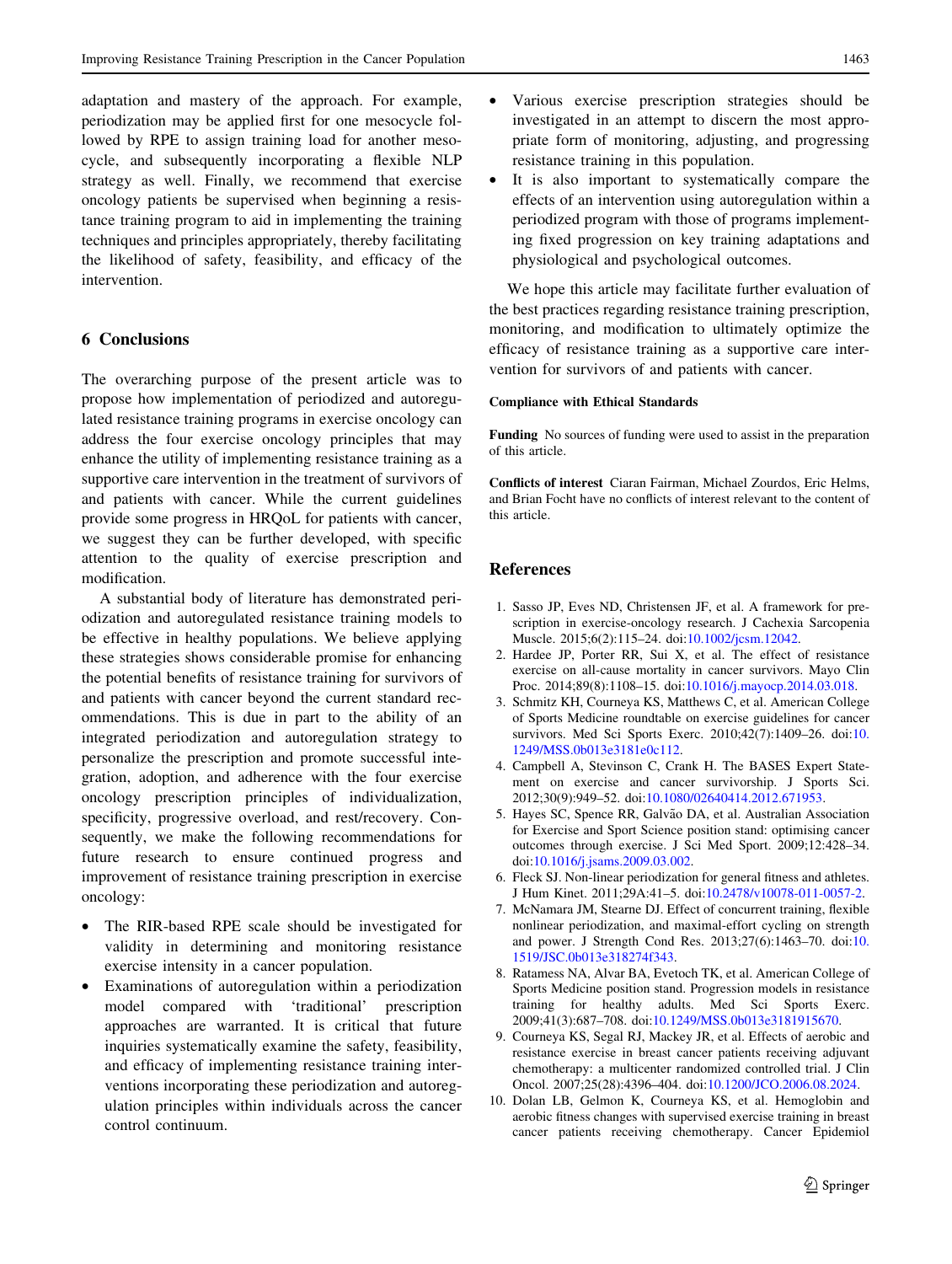- <span id="page-7-0"></span>11. Segal RJ, Reid RD, Courneya KS, et al. Randomized controlled trial of resistance or aerobic exercise in men receiving radiation therapy for prostate cancer. J Clin Oncol. 2009;27(3):344–51. doi:[10.1200/JCO.2007.15.4963](http://dx.doi.org/10.1200/JCO.2007.15.4963).
- 12. Steindorf K, Schmidt ME, Klassen O, et al. Randomized, controlled trial of resistance training in breast cancer patients receiving adjuvant radiotherapy: results on cancer-related fatigue and quality of life. Ann Oncol. 2014;25(11):2237–43. doi:[10.](http://dx.doi.org/10.1093/annonc/mdu374) [1093/annonc/mdu374.](http://dx.doi.org/10.1093/annonc/mdu374)
- 13. Ahmed RL, Thomas W, Yee D, et al. Randomized controlled trial of weight training and lymphedema in breast cancer survivors. J Clin Oncol. 2006;24(18):2765–72. doi[:10.1200/JCO.2005.03.6749.](http://dx.doi.org/10.1200/JCO.2005.03.6749)
- 14. Schmitz KH, Ahmed RL, Troxel AB, et al. Weight lifting for women at risk for breast cancer-related lymphedema: a randomized trial. JAMA. 2010;304(24):2699–705. doi[:10.1001/](http://dx.doi.org/10.1001/jama.2010.1837) [jama.2010.1837](http://dx.doi.org/10.1001/jama.2010.1837).
- 15. Winters-Stone KM, Laudermilk M, Woo K, et al. Influence of weight training on skeletal health of breast cancer survivors with or at risk for breast cancer-related lymphedema. J Cancer Surviv. 2014;8(2):260–8. doi:[10.1007/s11764-013-0337-z](http://dx.doi.org/10.1007/s11764-013-0337-z).
- 16. Campbell KL, Neil SE, Winters-Stone KM. Review of exercise studies in breast cancer survivors: attention to principles of exercise training. Br J Sports Med. 2012;46(13):909–16. doi:[10.](http://dx.doi.org/10.1136/bjsports-2010-082719) [1136/bjsports-2010-082719.](http://dx.doi.org/10.1136/bjsports-2010-082719)
- 17. Bompa TO. Annual training plan. In: Bompa TO, Haff GG, editors. Periodization: theory and methodology of training. 5th ed. Champaign: Human Kinetics; 2009. p. 126–77.
- 18. Milanez VF, Ramos SP, Okuno NM, et al. Evidence of a non-linear dose-response relationship between training load and stress markers in elite female futsal players. J Sports Sci Med. 2014;13(1):22–9.
- 19. Smith DJ. A framework for understanding the training process leading to elite performance. Sports Med. 2003;33(15):1103–26.
- 20. Kiely J. Periodization paradigms in the 21st century: evidence-led or tradition-driven? Int J Sports Physiol Perform. 2012;7(3):242–50.
- 21. Kraemer WJ, Ratamess N, Fry AC, et al. Influence of resistance training volume and periodization on physiological and performance adaptations in collegiate women tennis players. Am J Sports Med. 2000;28(5):626–33.
- 22. Marx JO, Ratamess NA, Nindl BC, et al. Low-volume circuit versus high-volume periodized resistance training in women. Med Sci Sports Exerc. 2001;33(4):635–43.
- 23. Rhea MR, Alderman BL. A meta-analysis of periodized versus nonperiodized strength and power training programs. Res Q Exerc Sport. 2004;75(4):413–22. doi[:10.1080/02701367.2004.](http://dx.doi.org/10.1080/02701367.2004.10609174) [10609174](http://dx.doi.org/10.1080/02701367.2004.10609174).
- 24. Prestes J, De Lima C, Frollini AB, et al. Comparison of linear and reverse linear periodization effects on maximal strength and body composition. J Strength Cond Res. 2009;23(1):266–74. doi:[10.](http://dx.doi.org/10.1519/JSC.0b013e3181874bf3) [1519/JSC.0b013e3181874bf3.](http://dx.doi.org/10.1519/JSC.0b013e3181874bf3)
- 25. Harries SK, Lubans DR, Callister R. Systematic review and metaanalysis of linear and undulating periodized resistance training programs on muscular strength. J Strength Cond Res. 2015;29(4):1113–25. doi[:10.1519/JSC.0000000000000712.](http://dx.doi.org/10.1519/JSC.0000000000000712)
- 26. Schwartz AL. Daily fatigue patterns and effect of exercise in women with breast cancer. Cancer Pract. 2000;8(1):16–24.
- 27. Jim HSL, Small B, Faul LA, et al. Fatigue, depression, sleep, and activity during chemotherapy: daily and intraday variation and relationships among symptom changes. Ann Behav Med. 2011;42(3):321–33. doi[:10.1007/s12160-011-9294-9.](http://dx.doi.org/10.1007/s12160-011-9294-9)
- 28. Richardson A, Ream E, Wilson-Barnett J. Fatigue in patients receiving chemotherapy: patterns of change. Cancer Nurs. 1998;21(1):17–30.
- 29. Jones LW, Alfano CM. Exercise-oncology research: past, present, and future. Acta Oncol. 2013;52(2):195–215. doi[:10.3109/](http://dx.doi.org/10.3109/0284186X.2012.742564) [0284186X.2012.742564](http://dx.doi.org/10.3109/0284186X.2012.742564).
- 30. Savard J, Liu L, Natarajan L, et al. Breast cancer patients have progressively impaired sleep-wake activity rhythms during chemotherapy. Sleep. 2009;32(9):1155–60.
- 31. Liu L, Fiorentino L, Natarajan L, et al. Pre-treatment symptom cluster in breast cancer patients is associated with worse sleep, fatigue and depression during chemotherapy. Psychooncology. 2009;18(2):187–94. doi[:10.1002/pon.1412](http://dx.doi.org/10.1002/pon.1412).
- 32. Berger AM, Higginbotham P. Correlates of fatigue during and following adjuvant breast cancer chemotherapy: a pilot study. Oncol Nurs Forum. 2000;27(9):1443–8.
- 33. De Jong N, Kester ADM, Schouten HC, Abu-Saad HH, Courtens AM. Course of fatigue between two cycles of adjuvant chemotherapy in breast cancer patients. Cancer Nurs. 2006;29(6):467–77.
- 34. Cohen L, de Moor CA, Eisenberg P, et al. Chemotherapy-induced nausea and vomiting: incidence and impact on patient quality of life at community oncology settings. Support Care Cancer. 2007;15(5):497–503. doi:[10.1007/s00520-006-0173-z.](http://dx.doi.org/10.1007/s00520-006-0173-z)
- 35. Bergkvist K, Wengström Y. Symptom experiences during chemotherapy treatment–with focus on nausea and vomiting. Eur J Oncol Nurs. 2006;10(1):21–9. doi:[10.1016/j.ejon.2005.03.007](http://dx.doi.org/10.1016/j.ejon.2005.03.007).
- 36. Salihah N, Mazlan N, Lua PL. Chemotherapy-induced nausea and vomiting: exploring patients' subjective experience. J Multidiscip Healthc. 2016;9:145–51. doi:[10.2147/JMDH.S97695](http://dx.doi.org/10.2147/JMDH.S97695).
- 37. Cheung AS, Zajac JD, Grossmann M. Muscle and bone effects of androgen deprivation therapy: current and emerging therapies. Endocr Relat Cancer. 2014;21(5):R371–94. doi[:10.1530/ERC-](http://dx.doi.org/10.1530/ERC-14-0172)[14-0172.](http://dx.doi.org/10.1530/ERC-14-0172)
- 38. Taillibert S, Le Rhun E, Chamberlain MC. Chemotherapy-related neurotoxicity. Curr Neurol Neurosci Rep. 2016;16(9):81. doi:[10.](http://dx.doi.org/10.1007/s11910-016-0686-x) [1007/s11910-016-0686-x.](http://dx.doi.org/10.1007/s11910-016-0686-x)
- 39. Kolb NA, Smith AG, Singleton JR, et al. The association of chemotherapy-induced peripheral neuropathy symptoms and the risk of falling. JAMA Neurol. 2016;73(7):860–6. doi[:10.1001/](http://dx.doi.org/10.1001/jamaneurol.2016.0383) [jamaneurol.2016.0383](http://dx.doi.org/10.1001/jamaneurol.2016.0383).
- 40. Win T, Groves AM, Ritchie AJ, et al. The effect of lung resection on pulmonary function and exercise capacity in lung cancer patients. Respir Care. 2007;52(6):720–6.
- 41. Borst GR, De Jaeger K, Belderbos JSA, et al. Pulmonary function changes after radiotherapy in non-small-cell lung cancer patients with long-term disease-free survival. Int J Radiat Oncol Biol Phys. 2005;62(3):639–44. doi:[10.1016/j.ijrobp.2004.11.029.](http://dx.doi.org/10.1016/j.ijrobp.2004.11.029)
- 42. Mann JB, Thyfault JP, Ivey PA, et al. The effect of autoregulatory progressive resistance exercise vs. linear periodization on strength improvement in college athletes. J Strength Cond Res. 2010;24(7):1718–23. doi:[10.1519/JSC.0b013e3181def4a6](http://dx.doi.org/10.1519/JSC.0b013e3181def4a6).
- 43. Monteiro AG, Aoki MS, Evangelista AL, et al. Nonlinear periodization maximizes strength gains in split resistance training routines. J Strength Cond Res. 2009;23(4):1321–6. doi[:10.1519/](http://dx.doi.org/10.1519/JSC.0b013e3181a00f96) [JSC.0b013e3181a00f96.](http://dx.doi.org/10.1519/JSC.0b013e3181a00f96)
- 44. Simão R, Spineti J, de Salles BF, et al. Comparison between nonlinear and linear periodized resistance training: hypertrophic and strength effects. J Strength Cond Res. 2012;26(5):1389–95. doi:[10.1519/JSC.0b013e318231a659](http://dx.doi.org/10.1519/JSC.0b013e318231a659).
- 45. Zourdos MC, Jo E, Khamoui AV, et al. Modified daily undulating periodization model produces greater performance than a traditional configuration in powerlifters. J Strength Cond Res. 2016;30(3):784–91. doi[:10.1519/JSC.0000000000001165.](http://dx.doi.org/10.1519/JSC.0000000000001165)
- 46. Klemp A, Dolan C, Quiles JM, et al. Volume-equated high- and low-repetition daily undulating programming strategies produce similar hypertrophy and strength adaptations. Appl Physiol Nutr Metab. 2016;41(7):699–705. doi[:10.1139/apnm-2015-0707.](http://dx.doi.org/10.1139/apnm-2015-0707)